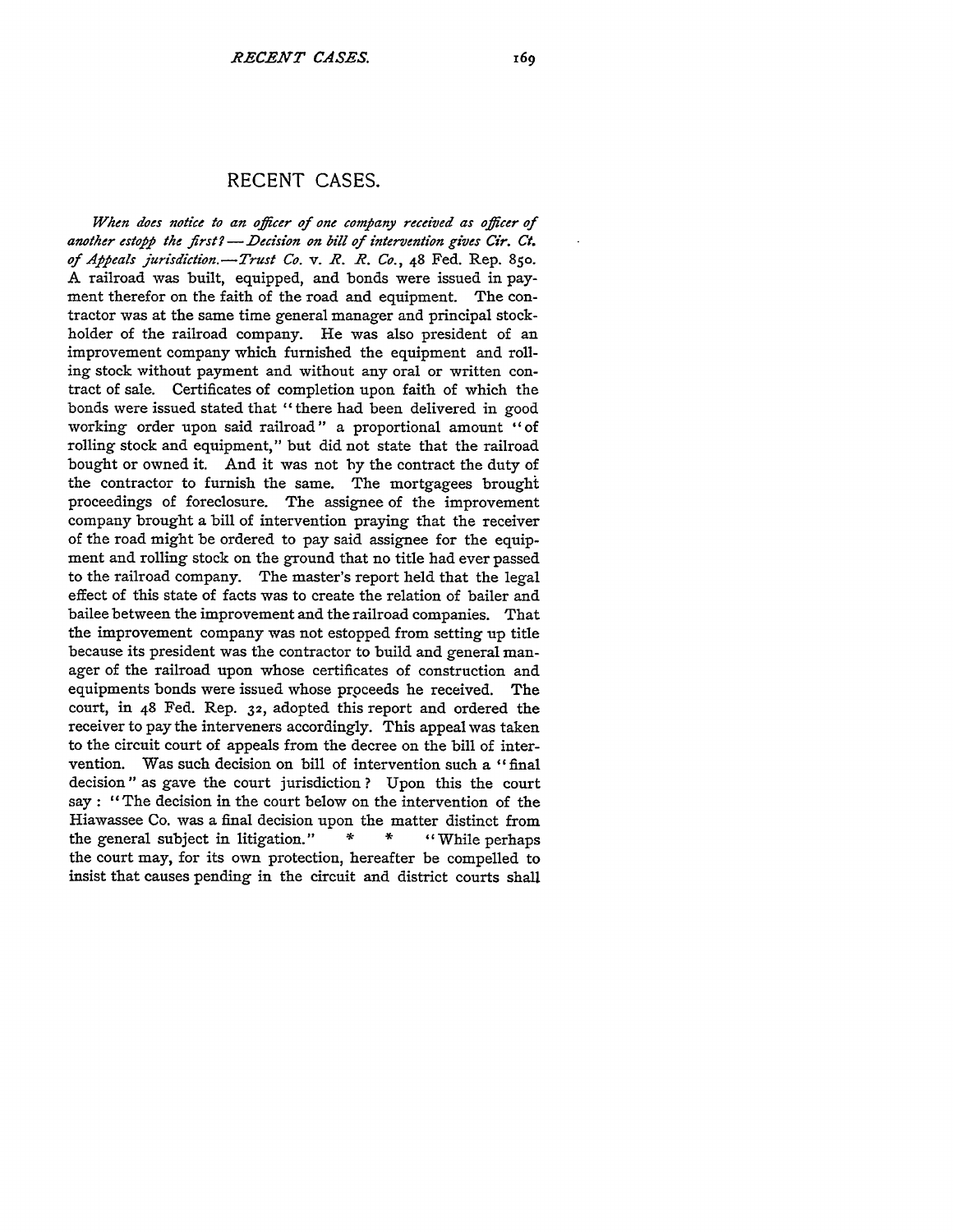not be brought to this court for review piecemeal, we are not inclined to enforce such a rule in this case, even if we have authority so to do."

Upon the main question of estoppel the decision of the lower court was reversed as follows : "The case does not require that we should find that there was an actual sale of the rolling stock to the railway company. Under the circumstances, as to the placing of the rolling stock on the railway for use by the railway company apparently as owner, the issuance of bonds by the trust company on certificates, in accordance with the contract, based upon this rolling stock and the beneficiary result thereof to Eager, (the contractor), both Eager and the improvement company are estopped in equity from attacking the railway company's title to the rolling stock in question as against the interest of the bondholders. As to Eager, this estoppel ought not to be questioned, and we are of opinion that it is equally clear as to the improvement company, for it was charged with full notice of all the circumstances as fully as Eager himself was informed, and yet, as a volunteer, aided Eager in obtaining the rolling stock, and in delivering it upon the railroad, which otherwise he might not have been able to do, and thereby obtained the issuance of bonds based on delivery of the rolling stock on the railroad in good working order, etc. The improvement company occupies the same position as the owner who stands by in silence while another sells his property. It is considered that the intervener stands in the shoes of the improvement company, so far as the rolling stock is concerned, and can assert no better title thereto than the improvement company could have asserted had no transfer been made."

*Passengers' Enowledge of Regulations of Railroad Companies* **-** Admissibility of Parol Evidence to Vary Contract.-In New York L. E. **&,** *W. R. Co. v. Winters' Adm'r.,* **12** Sup. Ct. Rep. 356, decided in February 1892, Winters purchased of defendant's ticket agent in Boston an unlimited ticket for Chicago, paying an extra compensation for a stop-over privilege at Olean, N. Y., and receiving the agent's assurance that the ticket sold him would allow him to stop over at Olean "by speaking to the conductor." He told the conductor of his wish to stop over at Olean, who said that he would "fix him all right," and punched his ticket but gave him no stopover check. On his resuming his ride from Olean he was ejected for refusing to pay his fare, as the conductor would not accept his cancelled ticket, and he had no stop-over check, which the rules of the company required a passenger intending to stop over to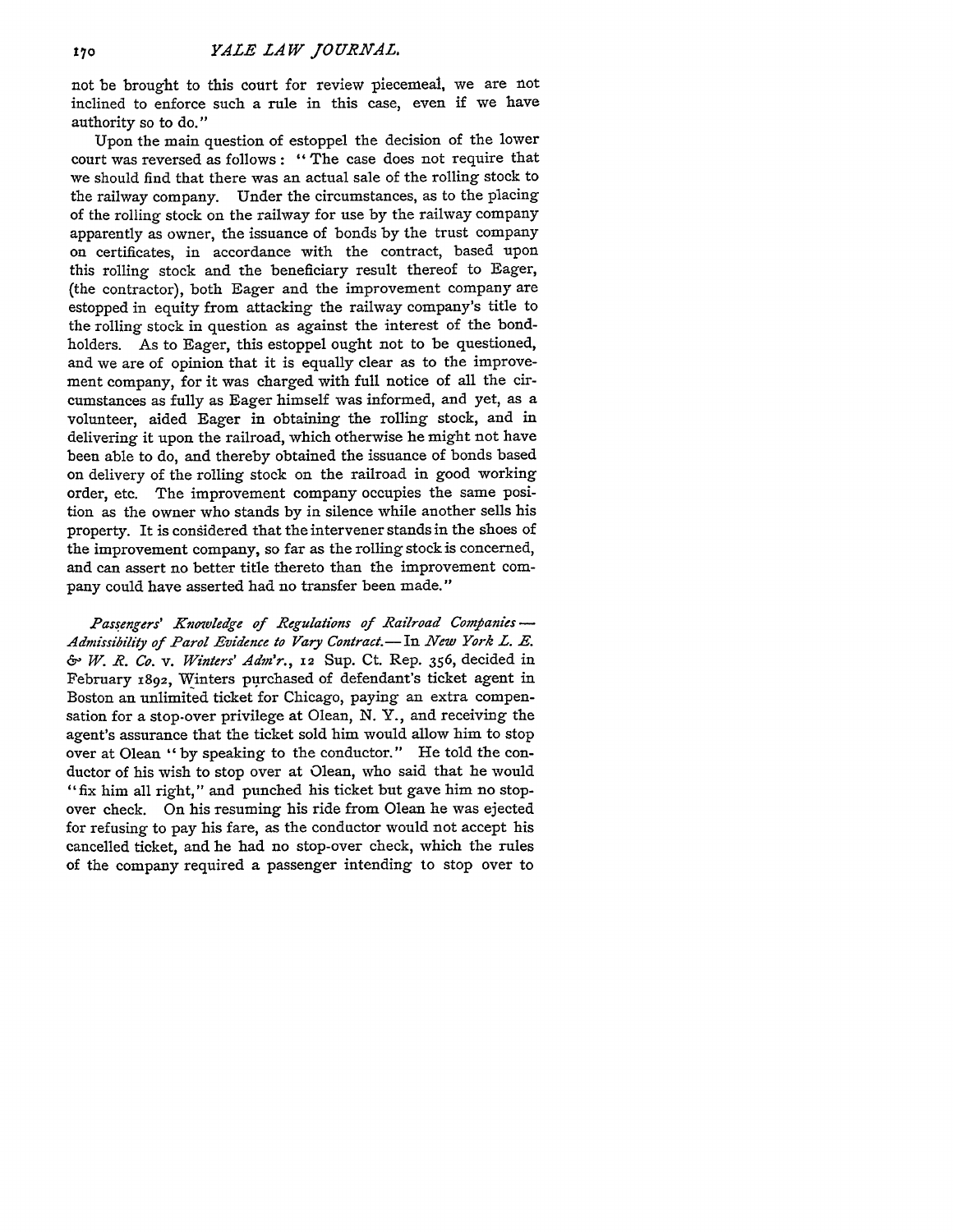obtain from the conductor. Held, that the R. R. Co. was liable in damages for this wrong. The court said: "Passengers on railroad trains are not presumed to know the rules and regulations which are made for the guidance of conductors or other employees of railroad companies as to the internal affairs of the company, nor are they required to know them. In this case there is no evidence that notice or knowledge of the existence of the rules of the defendant company, or what they were with respect to stop-over regulations, was brought home to the plaintiff at the time he purchased his ticket or at any time thereafter. There was nothing on the face of the ticket to show that a stop-over check was required of the passenger as a condition precedent to his resuming his journey from Olean to Salamanca after stopping off at the former place. It is shown by the evidence that Olean was a station at which stop-over privileges were allowed. Under such circumstances it was entirely proper for the passenger to make inquiries of the ticket agent and to rely upon what the latter told him with respect to his stopping over at Olean. **\* \*** The reason of such rule is to be found in the principle that when a party does all that be is required to do under the terms of a contract into which he has entered and is only prevented from reaping the benefit of such contract by the fault or wrongful act of the other party to it, the law gives him a remedy against the other party for such breach of contract." With regard to the admission of parol evidence to vary the contract between the parties constituted by the ticket and the regulation of the company, the language of the court is as follows: "While it may be admitted as a general rule that the contract between the passenger and the railroad company is made up of the ticket which he purchased and the rules and regulations of the road, yet it does not follow that parol evidence of what was said between the passenger and the ticket seller, from whom he purchased his ticket at the time of such purchase, is inadmissible as going to make up the contract of carriage and forming part of it."

*Injunction* -Remozal *of School House* -\_Rights *of a Tax Payer.-* In *Graves v. Jasper School Township*, 50 N. W. Rep. 904, the Supreme Court of South Dakota has decided a very novel and interesting case. It regards the rights of an elector and property owner in determining the situation of the school-house for the district in which he resides, and the manner of asserting such rights. The school board of Jasper township attempted to remove the school-house of sub-district No. r to sub-district No. 5, and to pre-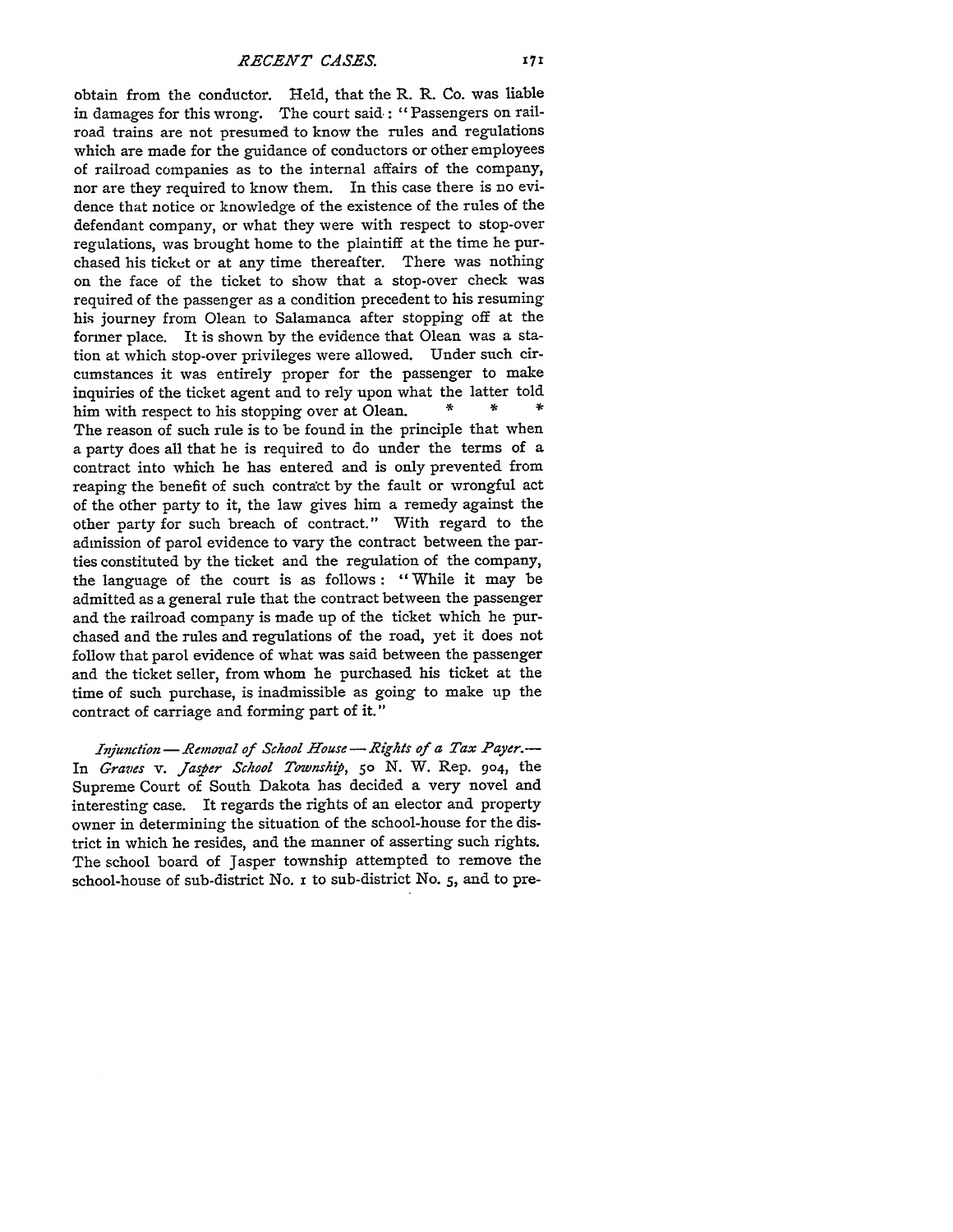vent this the plaintiff sued out an injunction against the board. He objected to such removal on the grounds that his children would be obliged to go two and three-quarters miles to school instead of a half mile, as formerly; and that it would necessitate the imposition of an extra tax upon his property. The action turned upon two points, viz. : **(i)** The right of the plaintiff in such case to invoke equity on his behalf, and (2) The right of tax-payers in regard to the location of school-houses. As to the first, the court held that while ordinarily it is the duty of a public corporation to bring a suitable action against any of its officers who are acting fraudulently or beyond the scope of their powers, yet if such corporation does not or will not bring such action, anyone immediately affected by the abuse may proceed to vindicate his rights. Also that there would seem to be no substantial reason why a bill by or on behalf of individual tax-payers should not be entertained to prevent the misuse of corporate powers. (Dillon on Municipal Corporations, and *Crampton v. Zabriskie,* ioi U. S. 6oi.) Then too the plaintiff's interest was not joint and common with that of the other tax-payers of his sub-district, but his injury was an individual one, inasmuch as it imposed an equal tax upon him, who would be injured, and upon others, who would be benefited, by the proposed removal. Therefore he had in such case abqndant right to invoke equity to restrain such action. As to the second question, it was decided that when a school-house has once been legally located, it can be removed only by competent authority ; and such competent authority rests not in the township school board, but in the will of the majority of the voters resident in the subdistrict, as expressed in a public election. "It is not in the power of a township school board, or of any number of citizens of a sub-district, to make such removal without that vote being taken and so declared, and any attempt to do so is without the solemn sanction of the electors, and is illegal and void." As it had appeared in evidence that the board had acted on its own reponsibility, and that no vote of the electors had been taken on the matter, it was held that the proposed removal could not be made.

*Constitutional Law- Inter-State Commerce* - *License.-* The case *of Harmon v. City of Chicago,* 29 N. **E. 732** (Ill.) considers at length one phase of the much mooted inter-State commerce question. The facts are briefly these. The plaintiff, Harmon, owned twelve steam tugs, plying in waters around the city of Chicago, and licensed by the United States to engage in inter-State com-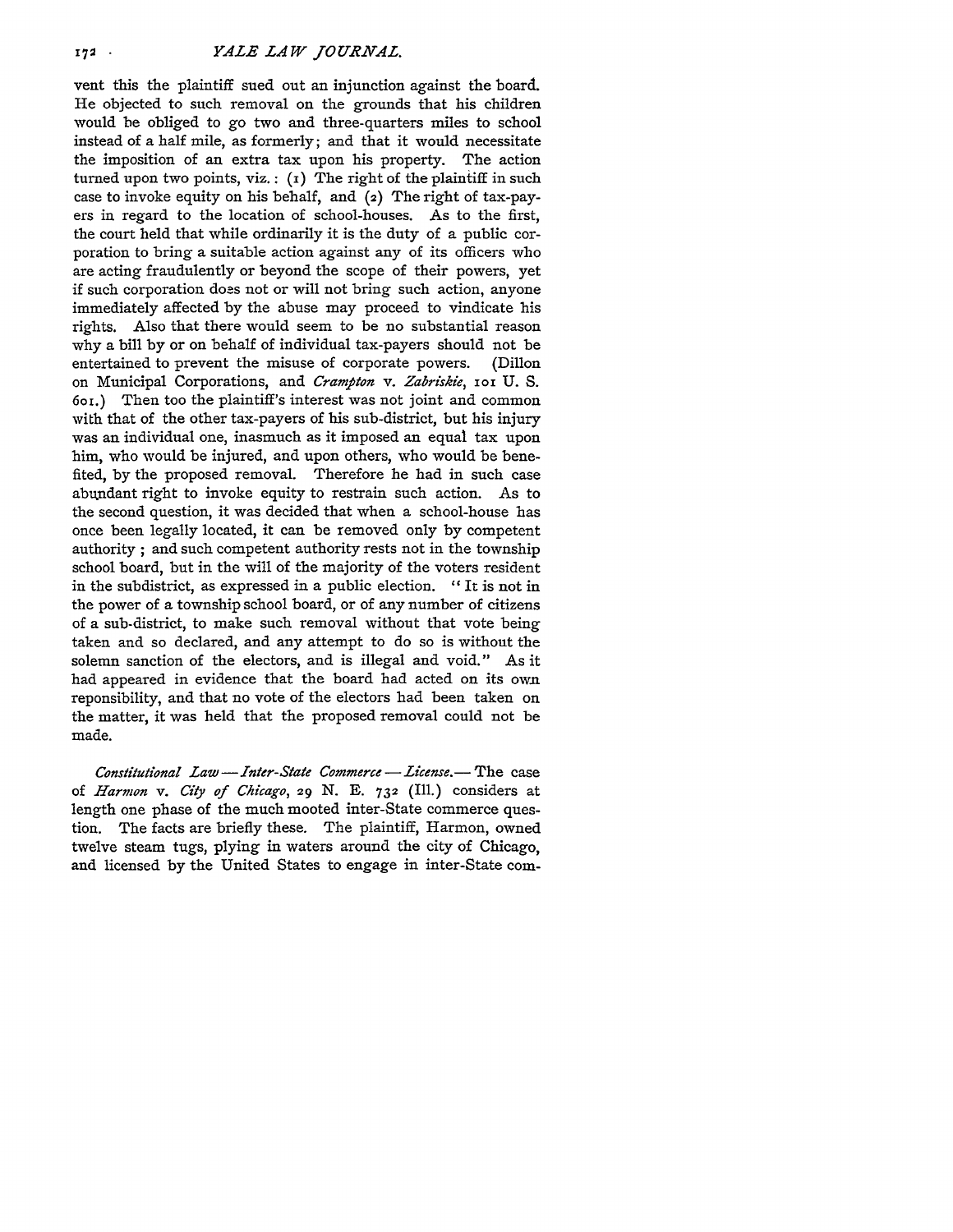merce. The Chicago City Council passed an ordinance taxing tugs, etc., twenty-five dollars each. Harmon paid the license tax under protest, and immediately brought proceedings in assumpsit, resting on the general proposition that the city of Chicago had no right to exact a license fee from boats engaged in inter-State commerce, on the ground that such an ordinance was unconstitutional,' conflicting with the congressional power of regulating commerce. The defendant sought first to sustain the validity of the city ordinance on the ground that its enforcement was an exercise of police power. The court having decided this proposition untenable, the defendant contended, on rehearing, that the harbor being dredged and kept in general repair at the expense of the city of Chicago, the license fee charged vessels should be regarded merely as a proper compensation for the use of the water course and not as a tax upon the commerce in which such vessels were engaged. Having admitted that if the ordinance was in any proper sense a regulation of inter-State commerce, so far as it was so, it was repugnant to that provision of the constitution granting to congress the power to regulate commerce among the several States, and therefore void, the court said that it was equally clear that the city of Chicago, under statutory authority having improved the harbor and river at its own expense, could exact from vessels using the water course a reasonable compensation for the improvements thus furnished. This clause of the constitution and also that forbidding any State to levy imports or tonnage duties has reference in any given case only to the use of the highways, whether on land or water, *in their natural state.* " It did not contemplate that such highways could not be improved by artificial means, and for outlays caused by such work the State may exact reasonable tolls," *(Huse v. Glover,* **119** U. S. 543). As to whether such tolls could legally take the form of a license upon the tugs which navigated the river the court held that such was a proper mode of exacting compensation for the benefits conferred.

*Railroad Companies- Accidents at Crossings- Trespasses- Contributory Negligence.-* In the case of *Aehnrich v. Mich. Cent. R. B. Co.,* **49** N. *W.* Rep. **890** (Mich.), it was held that where aboy of fourteen years, in attempting to cross a track upon which an engine was standing in plain sight, and in so doing, instead of squarely crossing, turns his back upon the engine and walks along the track for a short distance, and in consequence thereof is struck and injured, it is not per se negligence, but is a question of fact for a jury; and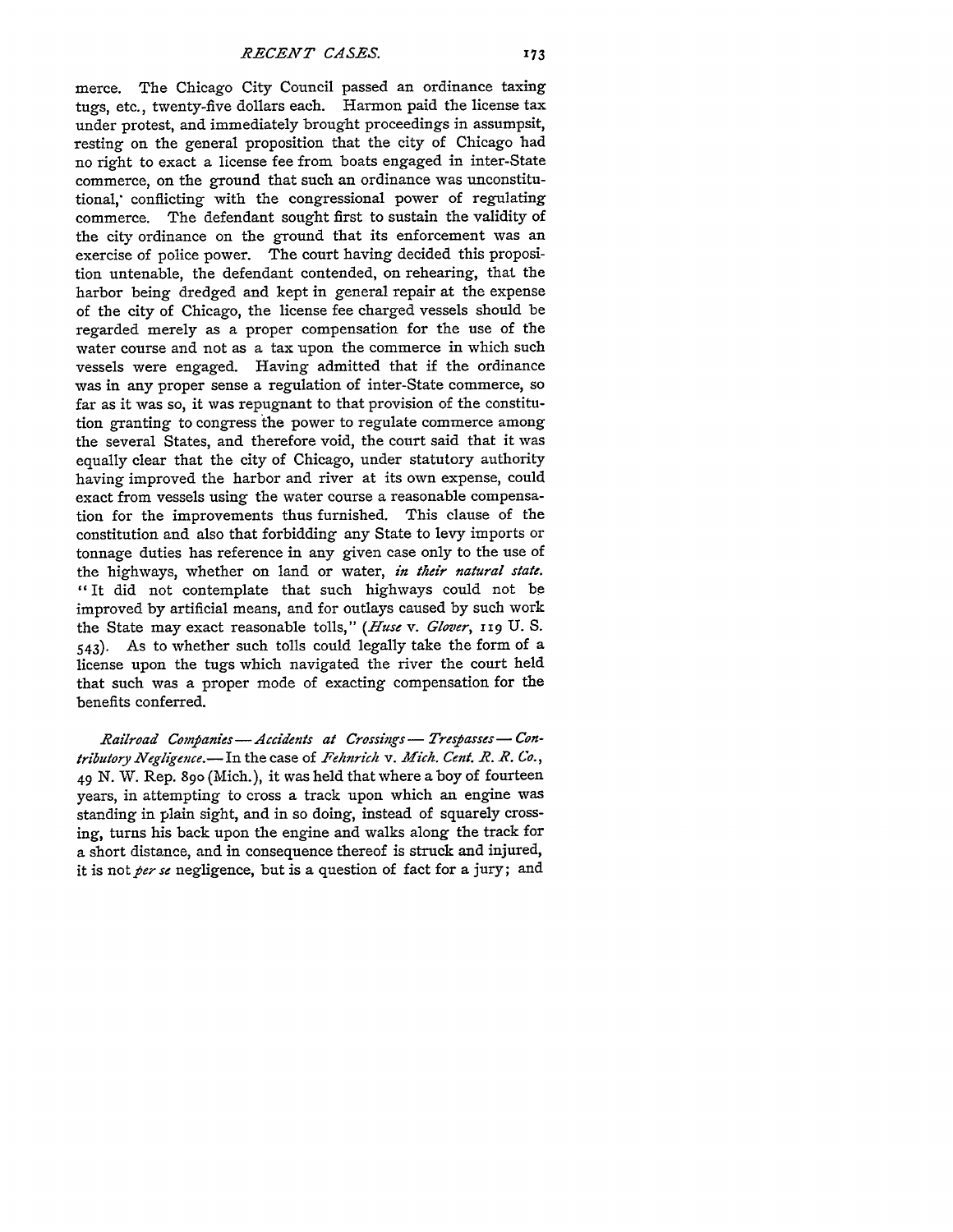furthermore that when one in using a street for the purpose of travel comes to a railroad-crossing, he not only has a right to cross, but to walk upon it in order to get to a more direct route, and while so doing is not a trespasser so long as the track continues along the street, distinguishing case of *Kelly v. Railroad Co.*, 65 Mich. 186.

*Estoppel-Proof of Handwriting.*- In Tunstall v. Cobb, 14 S. E. Rep. **28** (N. Car.), B. conveyed land to the plaintiff by a deed which was duly registered. Afterwards an indorsement was made on the deed, purporting to be signed by the plaintiff, and relinquishing all his right to the deed. B. moved back upon the land and was permitted to occupy it until his death without paying rent. He paid the taxes, and the plaintiff several times declared that he had no claim to the land. B. died, devising the land to one of the defendants. The court held that the indorsement did not operate as a reconveyance of the land, nor was the plaintiff estopped by his conduct from claiming the land, although the defendant, in a court of equity, might enforce the endorsement as a contract to reconvey, if a valuable consideration could be shown to have passed. The genuineness of the plaintiff's signature to the endorsement was disputed, and, to prove it genuine, the defendant produced a paper, which was not connected with the case, bearing the plaintiff's signature, which a witness testified to be genuine. An expert was called to compare the two signatures. The court held, Clark, J., dissenting, that it was an error to allow the comparison, and said: "In North Carolina it seems to be settled law that an expert, in the presence of the jury, may be allowed to compare the disputed paper with other papers in the case whose genuineness is not denied, and also with such papers as the party whose handwriting gives rise to the controversy is estopped to deny the genuineness of, or concedes to be genuine; but no comparison by the jury is permitted." The decisions of the American courts on this subject have not been harmonious. See i Greenl. Ev. §§578-581 and i Whart. Ev. **§713.**

*Zicense-Revocation.-Croasdale v. Lannigan,* **29** N. E. Rep. 824, decided that a mere verbal license given to an adjoining owner to erect a retaining wall on the licensor's land is revocable after the erection of such wall. The court said: "There has been much contrariety of decision in the courts of different States and jurisdictions, but the courts in this State have upheld with great steadiness the general rule that a parol license to do an act on the land of the licensor, while it justifies anything done by the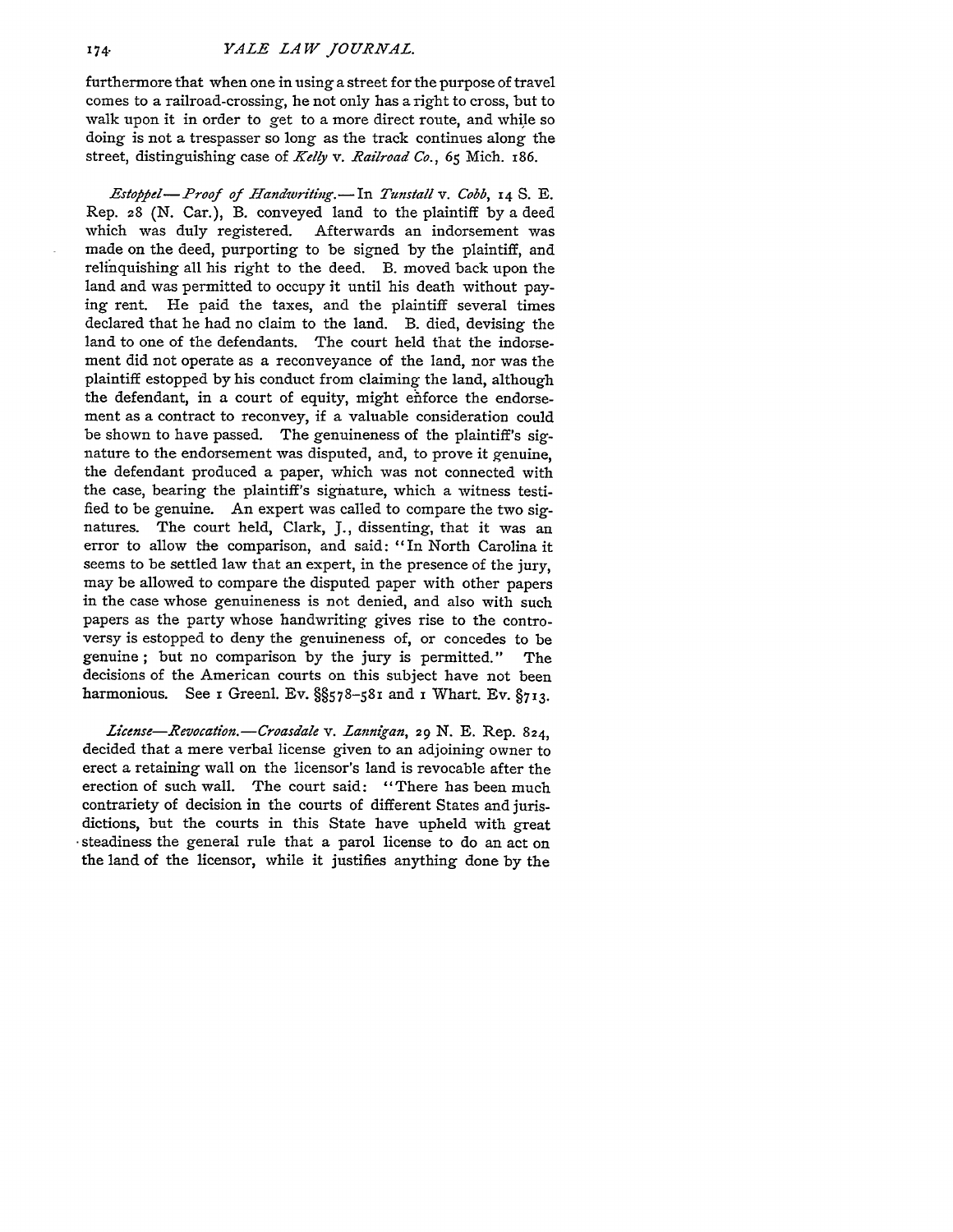*RECENAT CASES.*

licensee before revocation, is nevertheless revocable at the option of the licensor; and this although the intention was to confer a continuing right, and money had been expended by the licensee upon the faith of the licensor. This we believe is the rule required by public policy. It prevents the burdening of lands with restrictions founded upon oral agreements easily misunderstood. It gives security and certainty to titles, which are most important to be preserved against defects and qualifications not founded upon solemn instruhaents. The jurisdiction of courts to enforce oral contracts for the sale of land is clearly defined and well understood, and is indisputable. But to change what commenced in a license into an irrevocable right, on the ground of equitable estoppel, is another and quite a different matter." It was better, the court said, that the law requiring interests in land to be evidenced by deed should be observed, than to leave it to the chancellor to construe an executed license as a grant depending upon what, in his view, might be considered equity in a given case.

Agency - Unauthorized Sale by a Drummer of His Samples. - Sav*age v. Pelton et* al., **<sup>27</sup>**Pac. Rep. 948 (Col.), was a case where a travelling salesman employed to sell goods from samples which he carried in trunks furnished for that purpose, sold his trunks and their contents. In deciding that such sale was beyond the agent's authority and therefore void, and that the power to sell was not to be implied from the character of the agency, nor from the ordinary methods used in its execution, the court say: "The law is clear that the limits of an agent's authority are to be found in the instructions of his principal. This general rule is necessarily subject to the modification that the agent is entitled to employ all the necessary and usual means of executing the principal's authority, and that this implied power is frequently modified by his right to use all the ordinary means justified by the usages of the trade in which he is engaged. Neither of these principles is broad enough to confer upon an agent, employed to solicit orders for goods upon the strength of samples furnished him, authority to sell those things which are essentially necessary to the performance of his duties."

*Contributory Negligence- Question for Court.- Emry v. Raleigh & G. R. Co.,* 14 S. **E.** Rep. 352 (N. C.), was a case involving contributory negligence, and was brought up on error of the lower court in failing to charge the jury as to what constituted such negli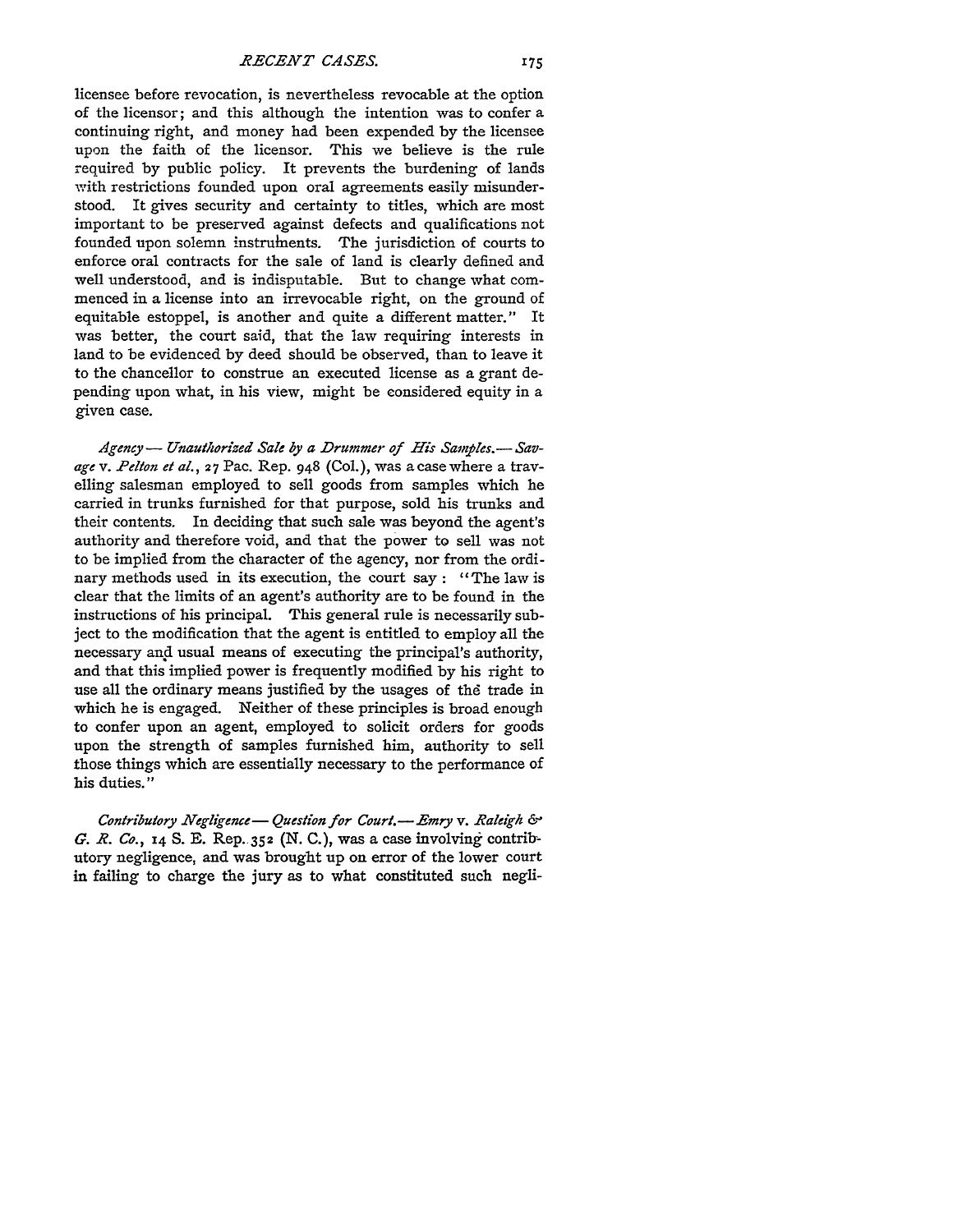gence. In remanding the case the court said, in substance **:** It is not the province of the jury to ascertain and determine what is negligence or what is reasonable diligence. When, however, the facts are to be found by the jury from conflicting evidence upon issues of fact, the court should submit the evidence to them with appropriate instructions as to the varying aspects of the evidence. It should carefully instruct them that, if they found one state of facts, then there is negligence ; if a second, then there is no negligence; if a third, then there is or is not, as the case may be. It is not sufficient or proper to instruct the jury to consider and determine whether "a prudent man" would or would not do the things in question, and to be governed by their best judgment in that respect. This would practically leave it to them to decide what did or did not constitute negligence or reasonable diligence in the case before them, whereas they should receive the law from the court, and finding the facts, apply them to the instructions they so received, and not otherwise. The jury cannot decide that there is or is not negligence in view of the evidence and facts before them, by deciding what in their judgment, "a prudent man" would think of the facts, and how he would probably act upon them.

*Taxation of Leased Rolling Stock-Interstate Commerce. -Denver Rio Grande Railway Co. v. Church, County Treasurer,* **28** Pacific Rep. 468 (Colorado.) Plaintiff railway company had in its possession and was operating certain cars, owned by and leased from the Pullman Car Co., which was located and had its domicile in another State, and in operating the road these cars frequently passed by connecting lines into the adjoining States. The State Board of Equalization assessed these cars for taxation and the plaintiff brought this action to enjoin the defendant from collecting the taxes thereon. The plaintiff claimed that the State had no right to tax these cars since they were the property of a foreign corporation, and that because these cars frequently ran on connecting lines and passed into other States, they were employed in interstate commerce and, therefore, this taxation was a violation of that clause of the Federal Constitution which gives Congress power " to regulate commerce \* \* \* among the sev-<br>eral States." The court held, relying upon *Car Co.* v. *Com*-The court held, relying upon *Car Co. v. Commissioners,* ii Sup. Court Rep. 876, that, since these cars were operated by the Denver & Rio Grande Railway Co., and in their possession and leased to them under contract with the Pullman Car Co., the State had the right to tax them; and that the

**176 .**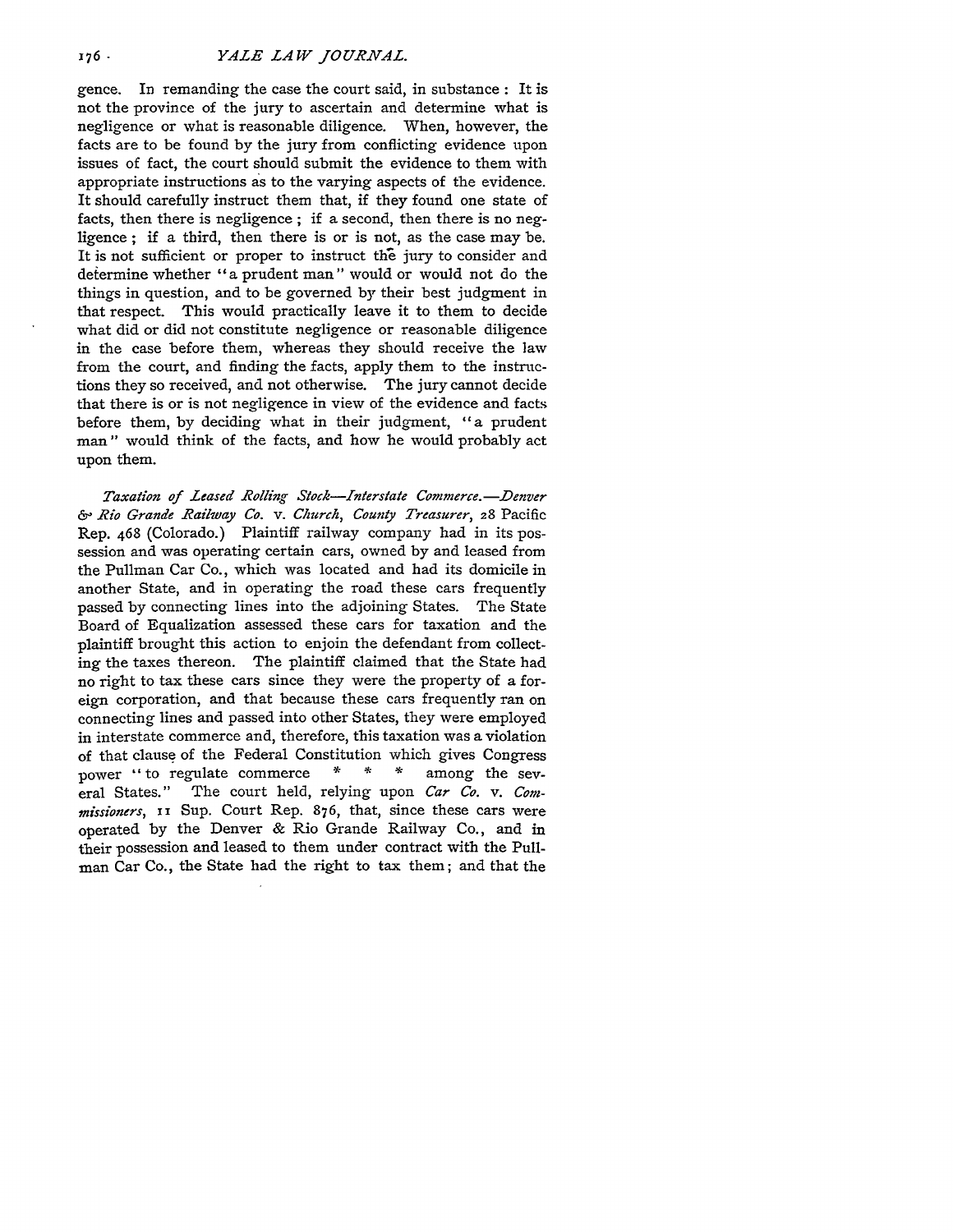clause of the Constitution above referred to does in no way inhibit this taxation, although these cars pass into adjoining States and Territories.

*Conveyance Absolute in Form* **-** *Evidence to Adjudge the Same as kortgage. -Perot v. Cooper,* **28** Pac. Rep. 391 (Colorado.) Defendant gave plaintiff three promissory notes, in consideration of a loan. On the same day that the loan was made, the defendant entered into an "agreement" or contract with the plaintiff by which "in consideration of one dollar and other good and valuable considerations," he covenanted and agreed "to transfer and convey to said Perot certain interests in certain stocks, bonds, lands, letters patent, etc." In this action, the defendant claimed that the above contract was collateral to and intended to secure the payment of aforesaid promissory notes. The court held'in reference to the claim of the defendant as follows: "A conveyance absolute in form may be found and adjudged to be a mortgage in fact, when it is shown by evidence, clear, certain, unequivocal and trustworthy, that such instrument was executed, delivered, accepted, and intended by the parties merely as collateral to secure the payment of a debt. **\* \*** We are not prepared to say that an instruction as to the quantum of proof in cases of this kind must necessarily contain the words *'* beyond a reasonable doubt' borrowed from the criminal law. **\* \*** But where there is a substantial conflict in the evidence, a mere preponderance is not sufficient to warrant a change in the character of a deed or other solemn instrument of writing."

*When can Self Criminating Testimony given in a previous proceeding be admitted in a subsequent criminalproceeding* **?-U.** *S. v. Smitl,* 47 Fed. Rep. 501. The respondent was indicted for forgery. He had voluntarily testified before the Grand Jury to shift and fix the criminality on another. This testimony he sought to contradict at his trial. To the receipt of the testimony given before the Grand Jury objection was made based upon Sec. 86o R. S., which provides among other things, that: "No **\* \* \*** discovery or evidence obtained from a party or witness by means of a judicial proceeding **\* \* \*** shall be given in evidence, or in any manner used against him **\* \* \*** in court of the U. S. in any criminal proceeding." The objection was overruled as follows: "The object" of this statute "was to remove the personal privilege, so that evidence against others might be compulsorily obtained. **\* • \*** This statute was not designed to protect a party from the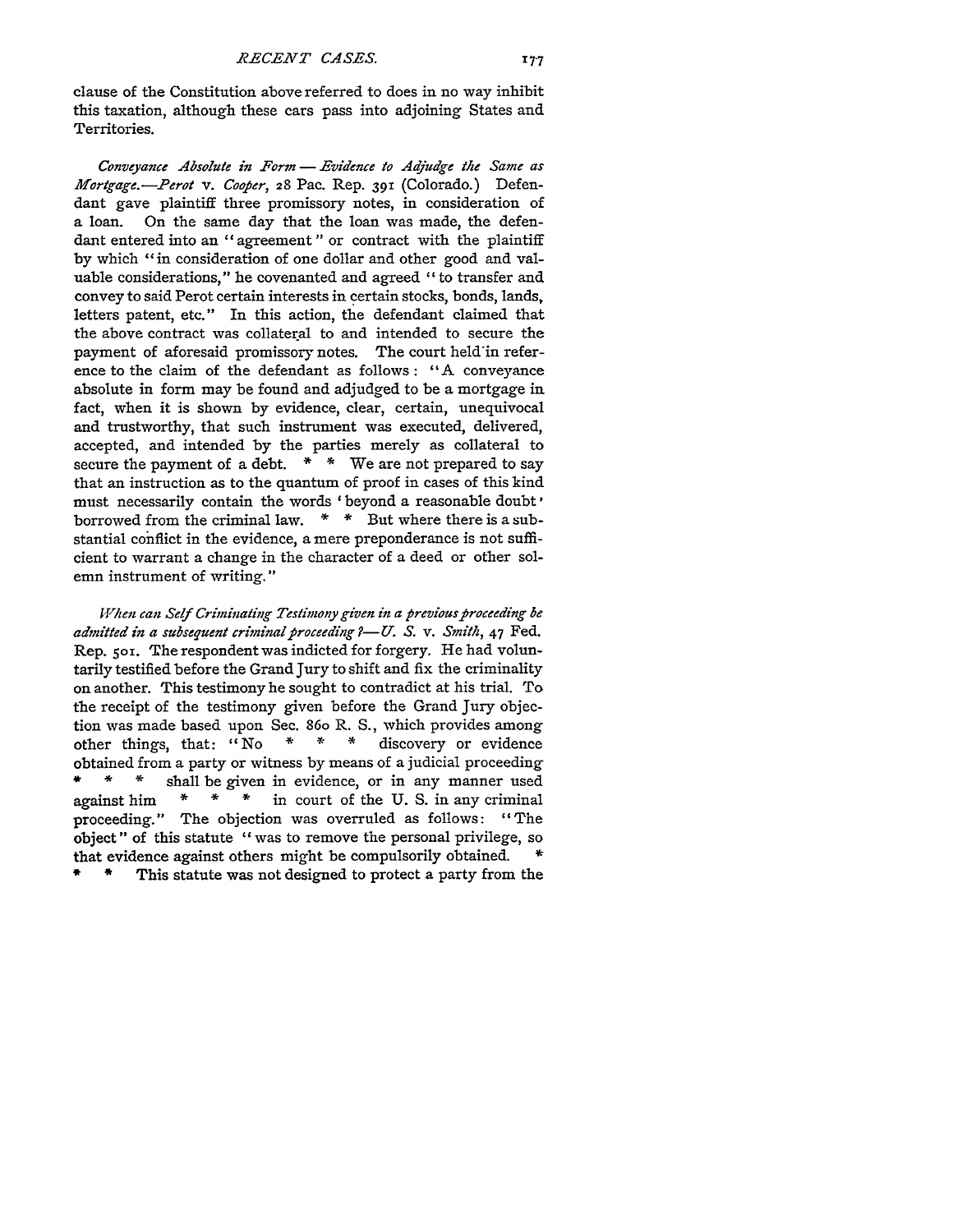consequence of making inconsistent statements for the purpose of wrongfully fixing crime upon another, and thereby shielding himself, but rather to protect from prosecutions based upon affirmative evidence as to transactions which involve the witness with others in questionable proceedings." The lack of the element of compulsion is to be remarked in this case as distinguishing it from apparently antagonistic cases.

*Banks-Damages for a Refusal, Through Mistake, to Cash a Check.- Schaffner v. Ehrman,* **28** N. E. **917** (Ill). Through a cashier's mistake the appellee's deposit at appellant's bank appeared to be less than it was, and in consequence four of the appellee's checks were returned through the clearing house marked, "Refused for want of funds." No actual malice or fraud on the part of the bank, or special injury to appellee was shown, but the court, citing *Prelin v.* Bank, L. R. **5** Exch. **92,** and Patter*son v.* Bank, **130** Pa. St. 419, was of the opinion that the case contained the elements of slander,  $viz. : (1)$  a tendency to bring the appellee into disrepute, and (2) malice. The returning of the marked checks would naturally tend to bring a trader into disrepute and materially damage his credit, and the fact that he is a trader takes the place of special damages. All the elements of legal malice were present, the refusal was intentional and without just excuse. The court therefore held that there was no error in the award of substantial damages. There was, however, one dissenting vote, Craig, **J.,** holding that the action, though in form tort, was founded upon a contract and therefore the plaintiff was only entitled to recover such damage as the evidence might show he had sustained.

*Construction of Wills-Amount of Legacy. -Bush v. Couchman,* **<sup>17</sup>** S. W. Rep. **1020** (Ky.) was an action by the widow of a testator to recover rent for certain land, under the following codicil: "I desire my said wife, in addition to the **\$3,000** given to her in my will, to have a sum equivalent to the rent of the land derived by her from her father's estate, and which I have used or received rent from ever since it became her property." The main difficulty was to determine the meaning of the word rent and whether the recovery should be confined to the amount due up to the date of the will or to the death of the testator. The executor interpreted the word rent to include only net rent, viz.: the amount left after deducting the expense of repairs, taxes, etc. The court held that she was not seeking to recover the amount of rent due to her